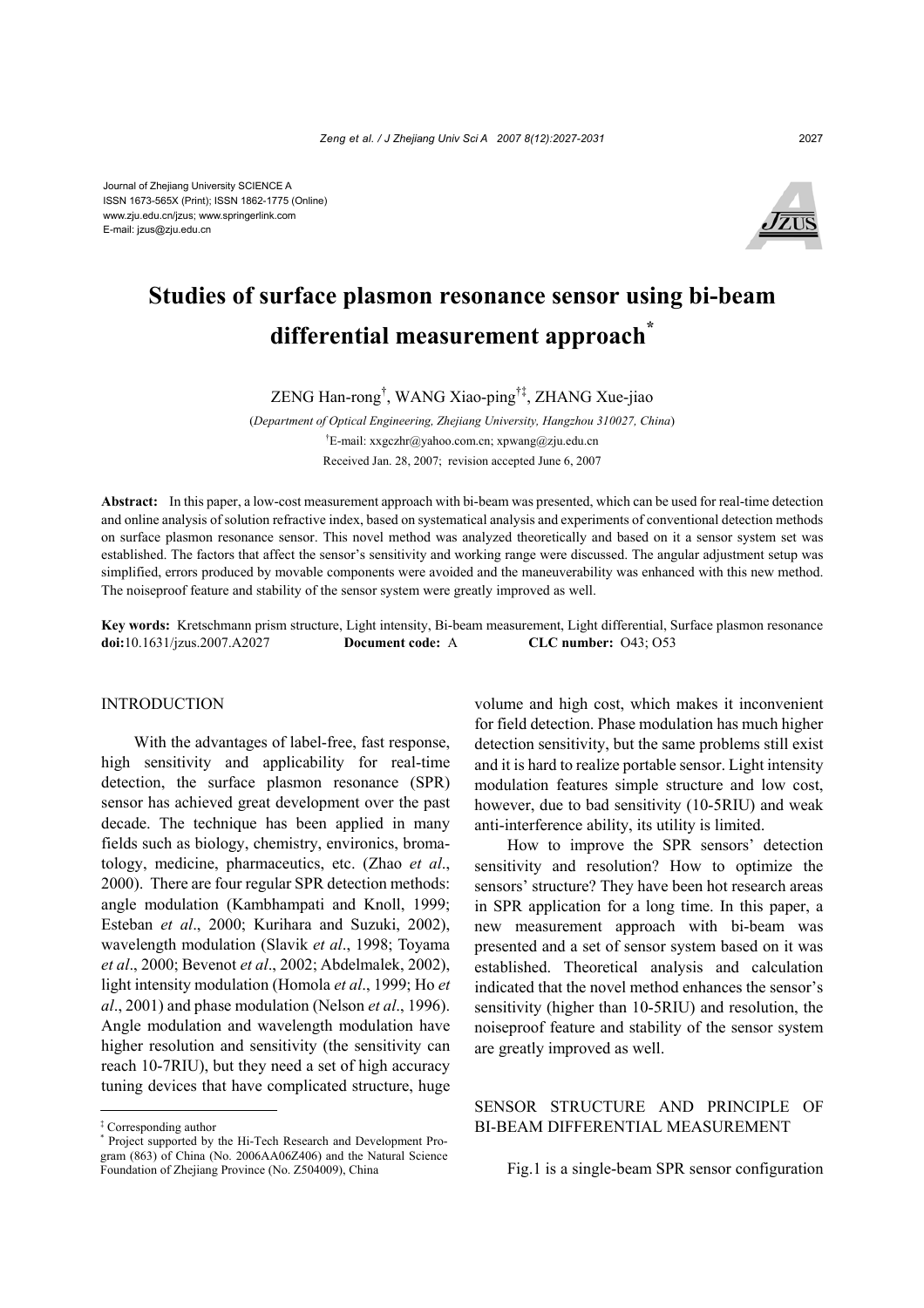based on Kretschmann prism structure (Cai *et al*., 1999). The main components include rectangular prism, metallic film and measured liquor. While p-polarized light is totally reflected, the electromagnetic field component penetrates a short (tens of nanometers) distance into metallic film creating an exponentially attenuating evanescent wave, which induces the free electrons in the metal to produce a sharp shadow (SPR). When the evanescent wave and the surface plasmons wave have the same frequency and wave vector, resonance happens and the total reflection condition is ruined. Free electrons in the metal adsorb the incident light and attenuate the intensity of the reflected light rapidly. The specific incident angle that totally reduces the reflected light is called "resonance angle" (or SPR angle) (Jiang *et al*., 2003).



**Fig.1 Single-beam surface plasmon resonance (SPR) sensor configuration** 

According to the relationship of frequency and wave vector between the evanescent wave and surface plasmons wave, the resonance angle can be expressed as:

$$
\theta_{\rm spr} = \arcsin\left(\frac{\sqrt{\varepsilon_1' \varepsilon_2 / (\varepsilon_1' + \varepsilon_2)}}{\sqrt{\varepsilon_0}}\right),\tag{1}
$$

where  $\varepsilon_1'$  denotes the real part of the dielectric constant of the metal,  $\varepsilon_0$  and  $\varepsilon_2$  denote the dielectric constant of the prism and the measured liquor, respectively.

According to Maxwell equation and the boundary condition, if the incident light is p-polarized, the reflection index *R* is:

$$
R = \left| \frac{r_{01} + r_{12} \exp(2jk_{Z1}d)}{1 + r_{01}r_{12} \exp(2jk_{Z1}d)} \right|^2, \tag{2}
$$

where

$$
r_{ij} = \frac{(\cos \theta_i) / \tilde{n}_i - (\cos \theta_j) / \tilde{n}_j}{(\cos \theta_i) / \tilde{n}_i + (\cos \theta_j) / \tilde{n}_j}, (i, j=0, 1, 2)
$$
 (3)  

$$
n_0 \sin \theta_0 = \tilde{n}_1 \sin \theta_1 = \tilde{n}_2 \sin \theta_2,
$$
  

$$
\cos \theta_i = (1 - \tilde{n}_0^2 \sin^2 \theta_0 / \tilde{n}_i^2)^{1/2},
$$

where subscripts 0, 1, 2 denote the prism, the metallic film and the measured liquor respectively, *k* denotes the wave number and  $\theta_i$  denotes incident angle at different interfaces. SPR results from excited surface plasmon waves that prograte at the interface between the metal and the medium. The excitation condition is decided by the dielectric constant of the metal *ε*1′ and the medium  $\varepsilon_2$ , the thickness of the metallic film *d*, the wavelength *λ* and the incident angle of the incident light  $\theta_0$ . According to Eqs.(2) and (3), it can be easily concluded that the intensity of the reflected light *p* is only determined by the measured liquor's refractive index  $\tilde{n}_2$ , provided that  $\varepsilon_1'$ ,  $\varepsilon_2$ , *d*,  $\lambda$  and  $\theta_0$  are all constant.  $\tilde{n}_2$  can be obtained by just detecting *p*. However, in the actual sensor system, change in *p* is induced by many factors such as the fluctuation of the light source, the variation of the ambient conditions and the sensor vibration. The change will weaken the stability and the noiseproof feature of the light intensity modulation sensor, and then greatly limit the application. Besides, the SPR curve of intensity vs. refractive index is a quadratic curve (see Fig.2), that is to say, one reflected light intensity has two corresponding refractive indexes. The range of the refractive index of the sample has to be foreseen to



**Fig.2 Dependency of the reflected light intensity vs. the sample refractive index when using a single beam.** *λ***=632.8 nm,** *ε***=−9.9687+0.8216j,** *θ***0=57°**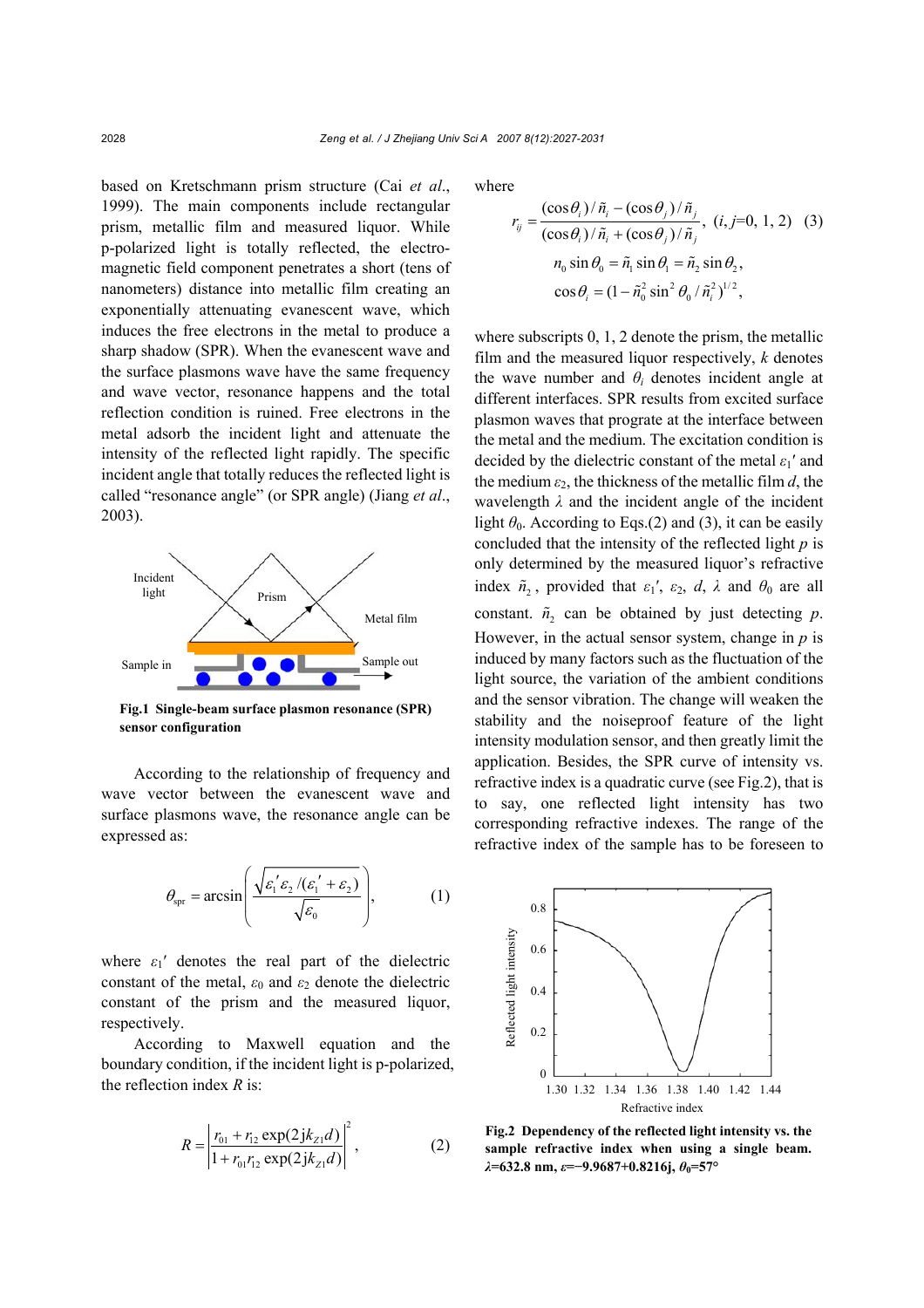realize accurate measure, which definitely makes it more difficult to the application. In order to improve the stability and the noiseproof feature of the light intensity modulation sensor, and extend the detection range, a differential measurement approach with bi-beam was proposed in this article.

Fig.3 shows the model of SPR sensor system using bi-beam. Two p-polarized light beams Beam 1 and Beam 2 are transmitted on the prism surface at different angles. The intensities of the reflected light  $p(\theta_1)$ ,  $p(\theta_2)$  are detected by the electrophotonic detectors PD1, PD2, respectively. The difference of the two light intensities can be defined as  $\Delta P = P_{11} - P_{12} = P_{01}R_1 - P_{02}R_2$ , where  $P_{01}$  and  $P_{02}$  denote the intensity of the incident light of Beam 1 and Beam 2 respectively,  $R_1$  and  $R_2$  denote the refractive index of Beam 1 and Beam 2 respectively. Suppose the two incident beams have the same intensity (i.e.,  $P_{01} = P_{02} = P_0$ , then  $\Delta P = P_0(R_1 - R_2)$ . The difference of the reflected light intensity is only determined by the difference of the reflection indexes. When the two incident angles are 57° and 62°, two SPR curves appear as Fig.4a shows. Further calculation gives the relationship between the difference of the reflected light intensity and the refractive index using bi-beam, as Fig.4b shows.



**Fig.3 Surface plasmon resonance (SPR) sensor system using bi-beam** 

In light intensity modulation, sensitivity can be defined as the light intensity variation corresponding to unity refractive index variation. The same definition can be used in bi-beam differential measurement approach. According to Fig.4a, when the incident angle is  $57^\circ$  and the refractive index is within 1.382~1.420, the SPR curve has the best sensitivity and linearity. And according to Fig.4b,



**Fig.4 (a) Two SPR curves at different incident angles; (b) Dependency of the reflected light intensity difference vs. the sample refractive index when using bi-beam** 

when the refractive index is within 1.382~1.440, the relationship curve of the reflected light intensity difference vs. the refractive index of the sample has the best linearity. The span of the light intensity difference is also enlarged (+0.82~−0.68), twice that of the single SPR curve (0.88~0.02). So it can be concluded that the bi-beam differential measurement approach has higher sensitivity and wider detection range compared to the traditional approach.

This bi-beam SPR measurement approach keeps the merit of simple structure in the light intensity modulation sensor. And because of using the differential measurement approach at the same time, it limits well the fluctuation of the light source, the variation of the ambient conditions and many other interfering factors. The noiseproof feature and stability of the sensor system are greatly improved as well.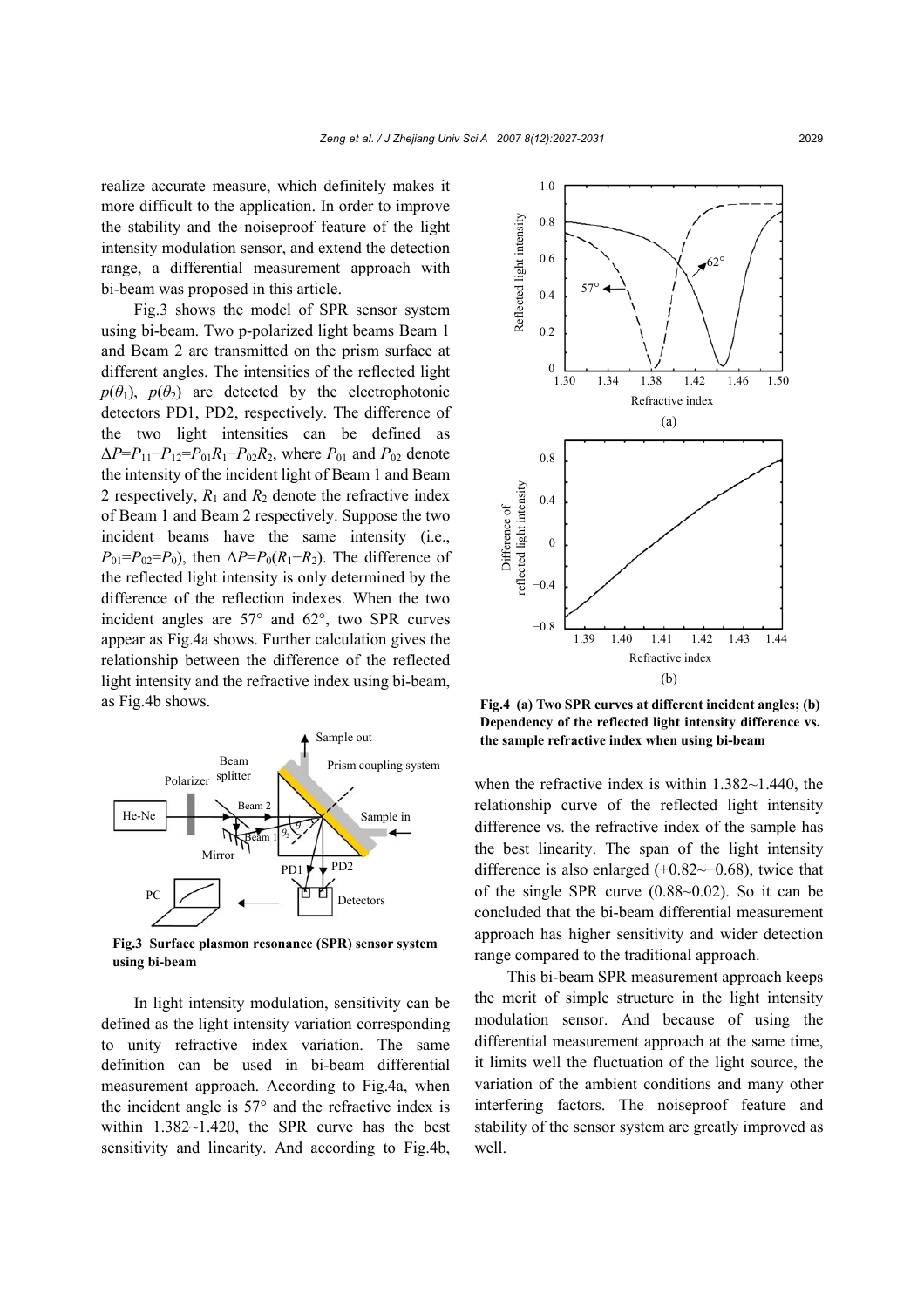NUMERICAL SIMULATION OF SPR SENSOR USING BI-BEAM

## **Relationship between detection range and incident angle**

In order to improve the detection sensitivity of the sensor and widen the detection range, it is very important to choose a suitable incident angle. Although SPR can be produced when the incident angle is bigger than the critical angle, the intensity of the p-polarized beam will vary intensively only around the resonance angle. So in the bi-beam measurement, the incident angle of the two lights must be chosen close to the resonance angle.

The results of the theoretical analysis, the numerical simulation and emulator indicate that when the difference of the two lights' incident angles equals 5°, the bi-beam measurement approach has higher sensitivity and wider detection range. Fig.5 shows the relationship curve of reflected light intensity vs. the refractive index of the sample at different angles.

As Fig.5 shows, if the incident angle varies, the detection range varies as well. When the incident angle is 52°, the detection range of the corresponding refractive index is 1.310~1.382; when the incident angle is 57°, the detection range of the corresponding refractive index is 1.382~1.445. Using the characteristic, by rotating the sensor 1°/step, different samples in different refractive index extensions can be detected. So this bi-beam measurement approach omits the angular adjustment setup that must be used in the traditional light intensity modulation approach, lowering the cost and complexity of the system.



**Fig.5 Dependency of the reflected light intensity vs. the sample refractive index at different angles (incident angle difference of the two lights ∆***θ***0 equals 5°)** 

# **Relationship between detection sensitivity and metallic film material and thickness**

In the bi-beam measurement approach, there are many factors influencing the sensitivity of SPR sensor. One of the important factors is the metallic film which produces surface plasmon wave. The optical parameters of the metallic film (material and thickness) will directly affect the detection sensitivity of the sensor.

Ag- and Au-film are mostly used in SPR sensors. Now there is also a new kind of Ag/Au metallic film which combines the high detection sensitivity but easily oxidized features of Ag-film and good stability but bad adhesiveness features of Au-film. For example, 47 nm Ag-film is sputtered on the bottom of the SPR sensor by the magnetic controller, and another 5 nm Au-film is sputtered over it equably. Then a 47 nm (Ag)/5 nm (Au) combined metallic film (Sharma and Gupta, 2006) is formed, which can be used to optimize the sensor performance.

The thickness of metallic film is an important factor which affects resonance depth. Since the resonance depth of the evanescent wave is about wavelength level, too thick metallic film diminishes the evanescent wave of penetrating the membranous layer and reaching the sample; whereas too thin metallic film leads to invisible SPR effect. The phenomenon can be explained well from the electromagnetic field theory. Usually the thickness of the metallic film is less than 100 nm (Weiss *et al*., 1996).

If a reasonable thickness of metallic film is chosen via theoretical calculation, the approximate expression of reflectivity *R* can be inferred according to Eq.(2) when the incident angle is close to the resonance angle. Obviously, the deeper the SPR resonance is, namely the smaller the reflectivity *R* is, the higher is the sensitivity. So according to  $R_{\text{min}}$ , the thickness of the metallic film *d* can be figured out. In order to minimize the error, take the parameters we already have as the reference, use Matlab and the least squares techniques to optimize the parameters, making sure that the error of resonance angle is less than 0.005°, then a reasonable thickness of the metallic film (Yue *et al*., 2001) can be figured out.

In this paper, Au-film was taken as an example to illustrate the relationship between the thickness of the metallic film and the sensitivity of the SPR sensor.